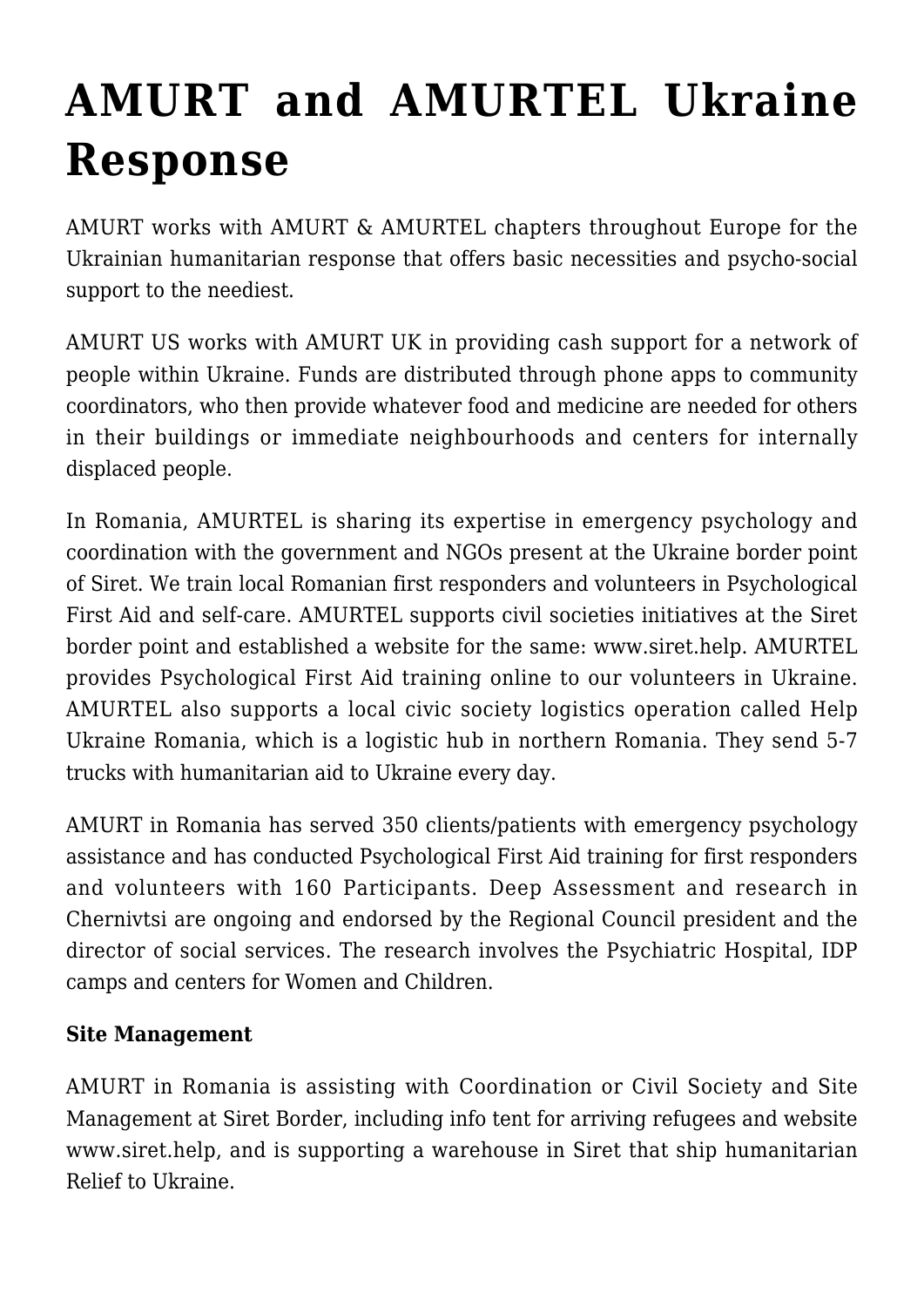They have also opened a staffed field office in Suceava county in northern Romania (30 minutes from the Ukraine border).

 Dada Unmantrananda met the sub-prefect of Suceava country, who endorsed our projects going forward. Funding is secured until December 2022 for projects in Suceava, Isacha, and Bucharest. Partners include AMURT & AMURTEL USA, Norwegian Refugee Council, CARE, and AmeriCare.

For more information and supporting with your donation, please see the AMURT website: <https://www.amurt.net/ukraine-crisis/>